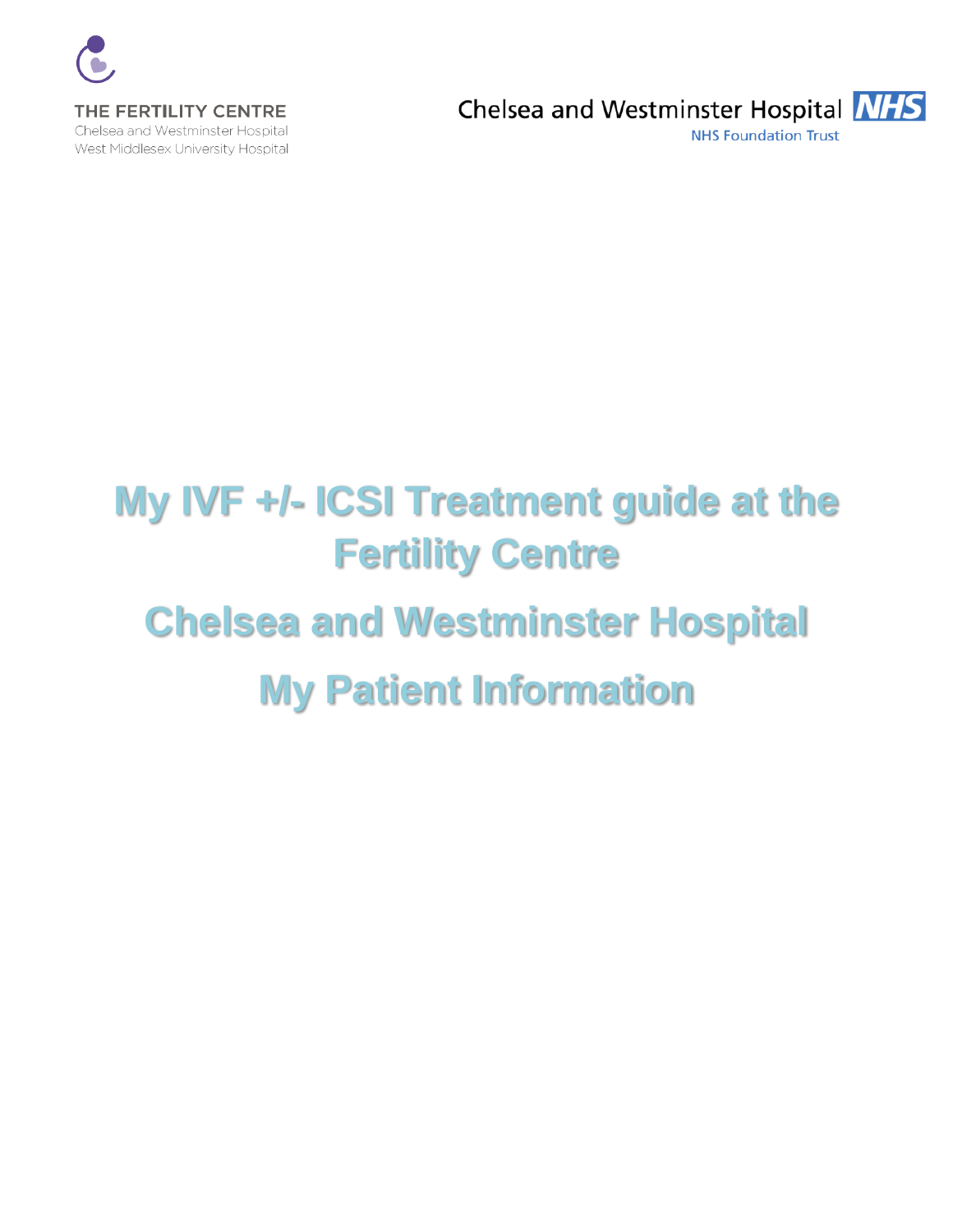

**NHS Foundation Trust** 

Thank you for choosing the Fertility Centre at Chelsea and Westminster Hospital. In this leaflet we explain what to expect in advance of and during your treatment with us.

#### **What must happen before you start treatment (please note all steps are mandatory):**

Before you start treatment you must have gone through the following steps:

- You have/had your first consultation with one of the doctors here and your clinical history was recorded.
- You have/had some tests organised and the results were reviewed during a follow-up consultation\*. The factors affecting your chances of conception were reviewed and explained to you and you were given a prognosis (chance of success), which is individual to you.
- Your options for treatment were discussed.
- You opted and agreed with the doctor to have IVF (with or without ICSI\*).
- The doctor decided which protocol (including drug and dose) you are going to follow and any special amendments to suit your individual case.
- You must have had an AMH blood test completed before booking a nurse consultation. If you have not had your AMH blood test, please call the nursing team to organise this.

\*please bring results of previous fertility investigations to your initial appointment with the doctor.

If the above steps have not happened, then you are not ready at this stage to proceed to treatment and we would recommend that you make an appointment to see a doctor.

#### **Please take the time to read through the rest of this leaflet carefully.**

If you are still unclear about your diagnosis, prognosis, treatment options, treatment plan and protocol for treatment, please book a follow-up consultation with the doctor again to go over it once more as fertility treatment is most effective when you fully understand what to expect throughout the process. Please do not proceed any further if you are still not clear about the plan. After reading this leaflet, if you are satisfied and happy that you understand the plan, you need to proceed to the following steps:

## **Step One: Register with the Fertility Centre**

If you have had any appointments in the Fertility Centre with a doctor or nurse you will already be registered with us. If you are not already registered with the Fertility Centre as a patient, you need to register before you start treatment. You can get a registration form from reception and any changes during your treatment can be highlighted at reception or directly to our administration team. We do require both partners to be registered within the Fertility Centre so please ensure your partner is also registered. Please note your registration details must match your passport.

## **Step Two: Book a nurse consultation**

Once you have completed all of step one, call the administrative team on 0203 315 8585 and request an appointment to see a nurse for a "nurse consultation". For private patients, in order to obtain confirmation of booking, the Fertility Centre will require the full cycle payment to confirm your appointment, please refer to our price list for further information. Both you and your partner must attend this meeting.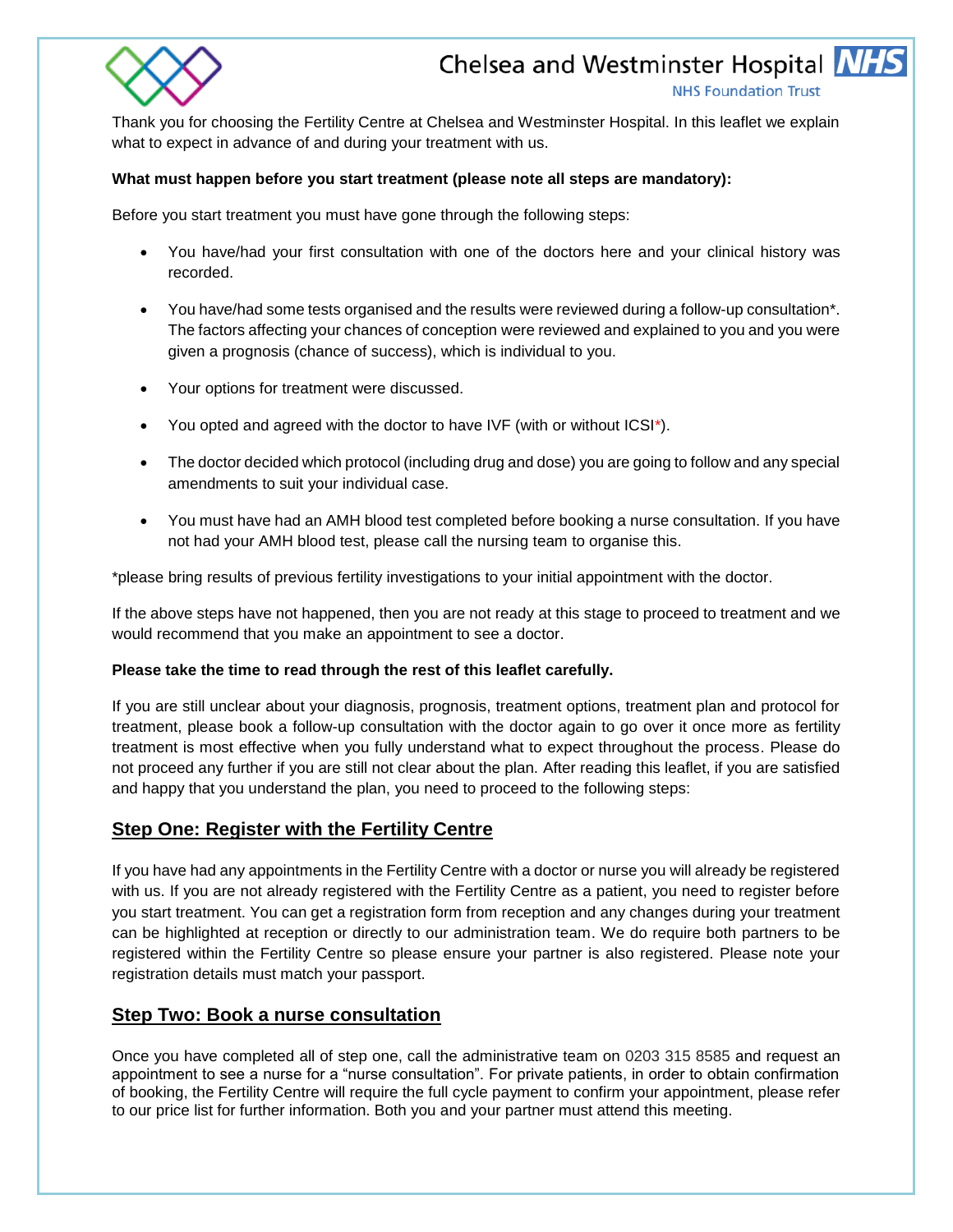

#### **NHS Foundation Trust**

You will receive an email from the administration team with instructions of how to prepare for this appointment, this email will include consent forms that need to be completed in full prior to your appointment. You cannot start treatment before seeing the nurse as there are some very important details and information that must be discussed before you start your medication. Undertaking fertility treatment is a large commitment for any couple, this appointment is crucial in working through the practical elements of your treatment including gaining informed consent for all your consent forms and the nurse will advise on when to start your medication/ how to plan your cycle.

Please note that you will not be able to book in for a nurse consultation until after your doctors consultation. Due to clinic capacity and waiting times there might be up to short delay between your initial consultation and your nurse consultation. You will need to ensure that you have read this literature in advance of this appointment with the nurse.

## **The nurse consultation will last approximately 60 minutes and will cover practical issues such as:**

- To provisionally schedule your treatment date and confirm provisional scan dates
- The nurse will show you how to administer your medication and equip you with teaching literature and visual media to take home.
- To go through your consent forms which you have completed and brought with you, ensuring that you have fully understood everything you have signed.
- To check that you and your partner have done all necessary blood tests for infectious screening as required legally by the Human Fertilization and Embryology Authority (HFEA) and/or give you request forms to get the tests done.
- To book an endometrial scratch or other procedure that has been planned for you by the doctor.
- To be given a price list and made aware of what to expect and associated costs.

It is important to understand that the nurse will not discuss with you medical decisions regarding your treatment or fertility test results (including information you have been provided by other healthcare professionals or research). This should have been done when you saw the doctor, if you do require this then you will need to make an appointment to see your doctor.

The most important element of fertility treatment is an understanding of the process, your diagnosis and treatment plan. If you are unclear about any of these elements then you need to make an appointment to see your doctor as we need to ensure that you are fully consented prior to commencing treatment. If you need to see the doctor then this will be charged in line with the price list.

#### **The forms that you must complete prior to the nurse consultation**

The nurse will go through these forms with you both ensuring you have fully understood all aspects and ensure these are filled in correctly. These include:

- 1) welfare of the child forms for both partners
- 2) HFEA forms for egg and sperm use
- 3) consent to disclosure for both partners
- 4) consent to IVF
- 5) consent to ICSI if necessary (please refer to the patient information on ICSI)
- 6) consent for legal parenthood if using donor sperm or eggs for both partners

## **Your infectious screening:**

All fertility units are legally obliged to have up-to-date records (**within 3 months** of egg collection for new patients and 2 years for existing patients) of sexual health screening, for both partners, to include: Hepatitis B core antibody, Hep B surface antigen, Hep C and HIV.

If you have already done these tests elsewhere, you will need to bring official laboratory copies of the results to the nurse consultation for filing in your hospital records. Unfortunately it is your responsibility to provide

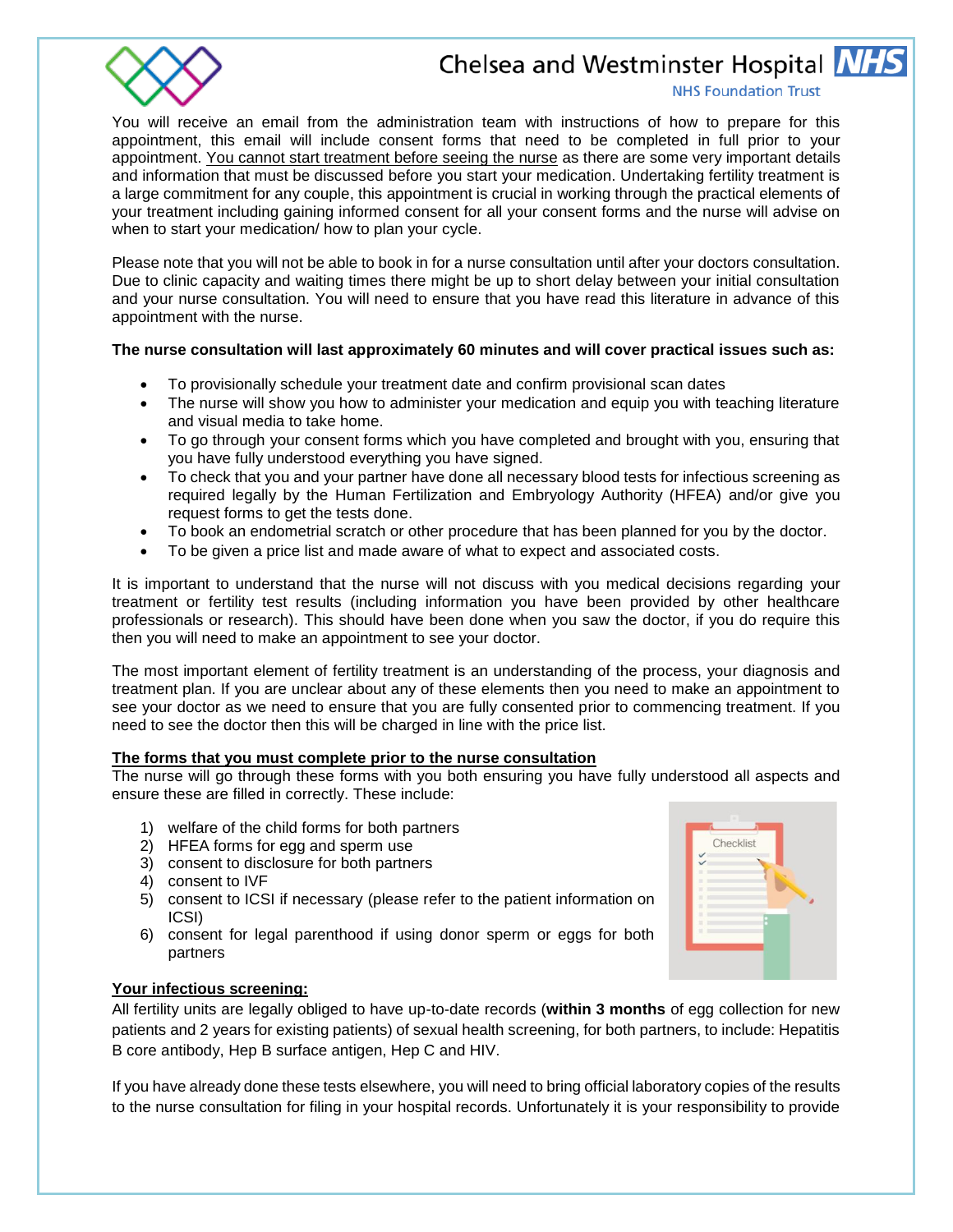

**NHS Foundation Trust** 

this information and to ensure it is in date. Treatment cannot proceed without the results of this screening, if your infectious screening results are not available at your nurse consultation you will need to pay to have them done that day (if you are paying for your treatment), or be referred back to your GP to have this screening completed before you commence your cycle.

## **Please note: You will NOT have an egg collection if all the test results below, are not up-to-date as above.**

The HFEA require:

- Hepatitis B surface antigen for both
- Hepatitis B core antibody for both
- Hepatitis C antibody for both
- HIV 1, 2 antibodies for both
- Rubella immunity test (IgG) for the female partner.

Please note that for Hepatitis B we need both the core antibody (HBcAb) and the surface (or Australian) antigen (HBAsAg). GPs occasionally test only for the Hep B surface antigen, but not the Hep B core antibody. Conversely, sometimes they test for the surface antibody and not the surface antigen. Please check that you have all the test results we need. If you are unsure please liaise with the Fertility Centre nurses; if needed a nurse can perform the required blood tests in the Fertility Centre (in-house blood tests are chargeable).

#### **Your prescription**

You need to ensure that you have the drugs that you require for treatment. This does mean that you need to plan ahead of each scan appointment to ensure you have sufficient drugs.

The nurse will give you a prescription signed by one of our doctors. For private patients full payment upon receipt of the prescription will need to be made via card to our receptionists, the prescription can then be fullfilled at the hospital pharmacy. The pharmacy is open the following hours:

Monday, Tuesday, Thursday, Friday 9am-6pm Wednesday 9am-7:30pm Saturday and Sunday 10am-4pm

Unfortunately if you require medications outside of the opening hours of the Fertility Centre or pharmacy (e.g. over a Bank Holiday weekend) then it would be unlikely that we would be able to help you. Therefore it is important that you plan ahead and record how much medication you have remaining.

**Please check your medications before your scan appointments and highlight any requirements at that appointment to avoid running out of medications.** 

## **Step Three: The active phase of the treatment**

What happens after meeting the nurse depends on the protocol that you are going to follow. The doctor will have made an individualised plan for you, deciding which treatment protocol is most appropriate.

The most commonly used protocols are the antagonist protocol and the long agonist protocol. The doctor will advise you which protocol you need to follow:

#### **Antagonist (or Short) protocol**:

 You need to call the Unit as soon as your period starts and book a scan for day 2 or 3 of your period. The number to call is 0203 315 8585, it is called a "stimulation-start scan".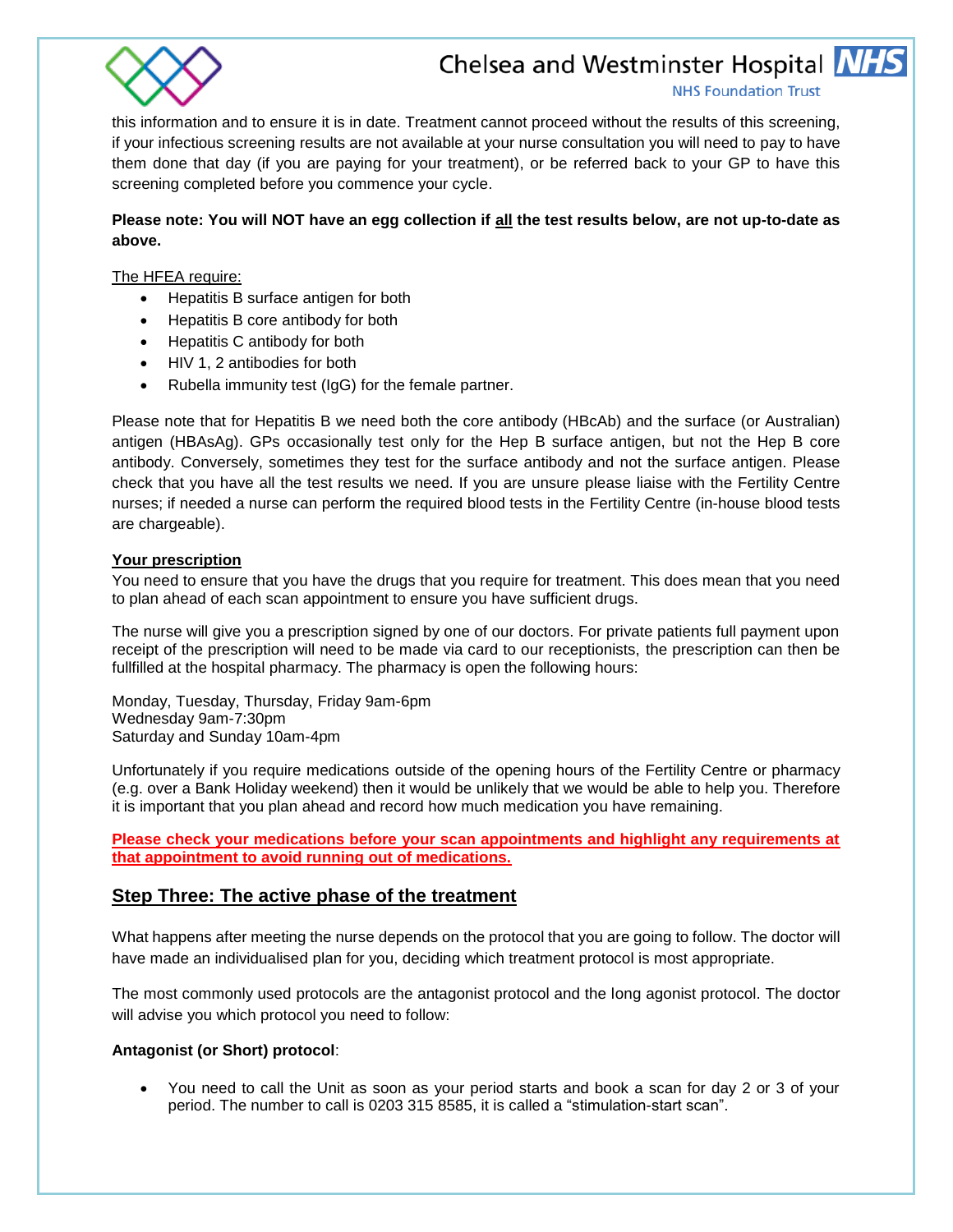

#### **NHS Foundation Trust**

- The purpose of the first scan is to ensure that we have a good baseline from which to start ovarian stimulation. After the scan the nurses will advise whther you can start treatment or you may be called later that afternoon after discussion with the Consultant. If we identify any issues, such as a large ovarian cyst or an endometrial polyp, we may need to postpone the treatment for another cycle or advise that you make an appointment with the doctor.
- Following your first scan we will start ovarian stimulation injections at a dose that will be tailored specifically to you (either Gonal F, Bemfola, Menopur or Meriofert). The purpose of these stimulation injections is to facilitate the growth of eggs. The nurse will have shown you how to administer your medication and equip you with teaching literature and visual media to take home but should you need a refresher please ask your nurse during this appointment.
- You will need to have a second scan, and sometimes a blood test, usually around 5 days after starting ovarian stimulation. At this stage we will assess the ovarian response and may adjust the dose of the medication. **We will also start a second daily injection, which will be Fyremadel.**  The purpose of the second injection is to make sure you do not ovulate (release an egg) until we collect your eggs.
- You carry on doing **both** injections daily (at the same time each evening preferably 6pm-8pm) and we arrange for you to have more scans and blood tests to monitor the ovarian response. The nurse will show these results to the consultant in the afternoon. The nurses will call you in the afternoon to give you further instructions if necessary (e.g. dosage change). Usually after 10-12 days of injections you are ready for egg collection.
- There is an injection called Ovitrelle, which triggers the final maturation of the eggs prior to egg collection. The nurse will call you to give you a precise time to administer this injection, which is usually between 8pm and 11pm. Typically 36 hours later we perform the vaginal egg collection procedure. Sometimes we may use an alternative drug to Ovitrelle.
- **You will not have any more injections after taking Ovitrelle.** The day of egg collection you need to come to the Fertility Centre having fasted for 6 hours (no food or drink). Your partner needs to accompany you to provide a sperm sample (unless we are using frozen or donor sperm). Your partner will need to abstain from ejaculation for 3-5 days prior to treatment. The nurse will tell you exactly what time to come to the Fertility Centre.
- The egg collection will be conducted under conscious sedation, which will be administered by a nurse. You will feel drowsy and comfortable, but not necessarily fall asleep. You need to bring someone with you for this appointment as it would not be safe to travel home unaccompanied, and you will be unable to drive. We would suggest you wear comfortable clothing to get changed into after your procedure so that you are comfortable on your journey home.
- The egg collection will last for 15 minutes on average, and you will go home a couple of hours later. The nurse will give you instructions of what to do after egg collection. The same night you will start using progesterone supplements, usually Cyclogest pessaries. You will insert one pessary rectally on the same day as the egg collection and two a day rectally from the following day. You will be able to use them vaginally, should you wish, after the embryo transfer.
- You will be contacted by the embryologist before midday the next day, to find out if any eggs have fertilised and how many embryos you have. The embryologist will tell you when to come for embryo transfer, typically 2 to 5 days later. This may be revised depending on the number and quality of your embryos.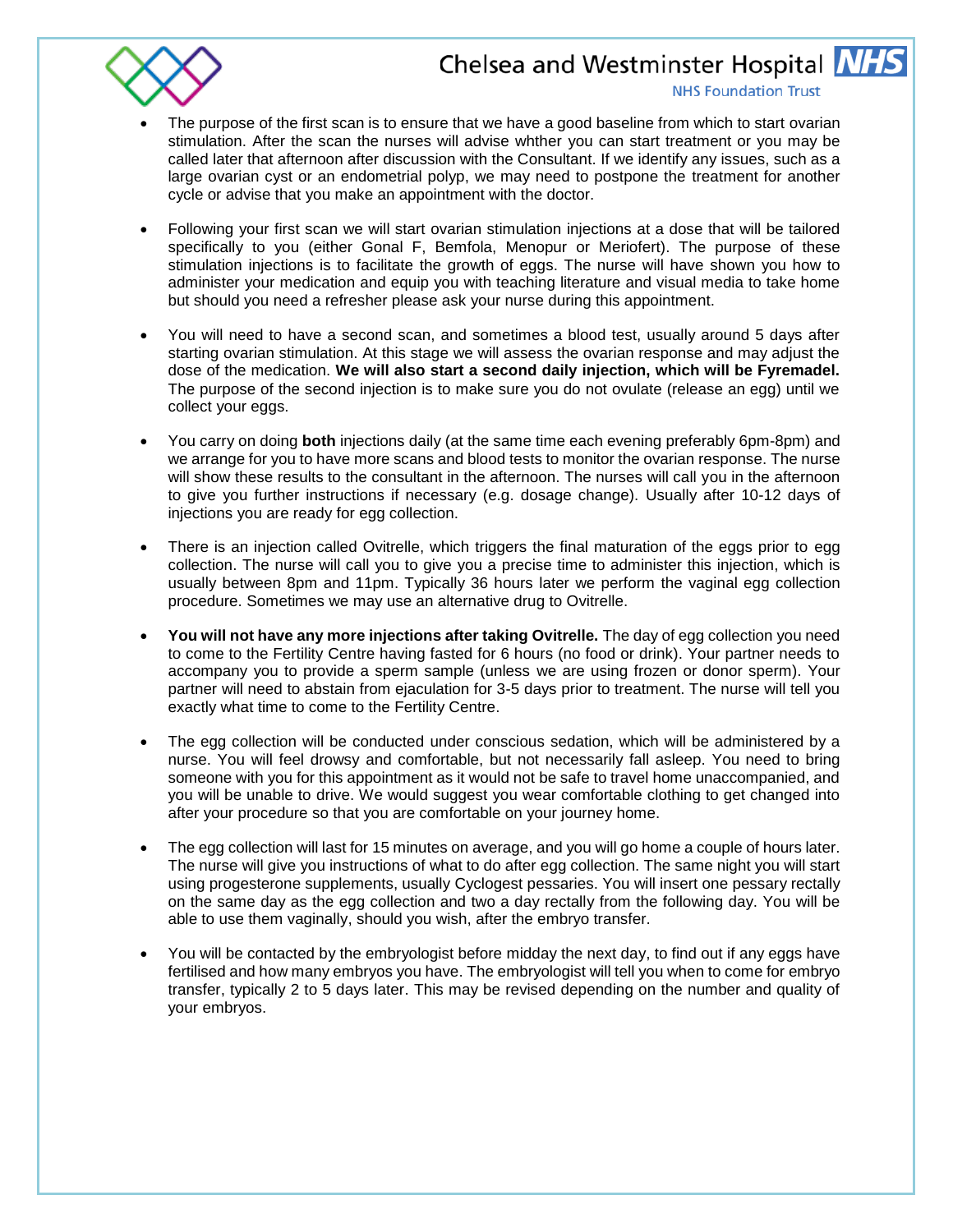

 Depending on the number and quality of your embyros you will attend an appointment for an embryo transfer and you must have a full bladder so that we can do a transabdominal scan at the same time. You will have a brief meeting with the embryologist and they will advise you of how many embryos you have and the quality of your embryos. Also we will advise you how many we would recommend that you transfer. You will make your own decision but you can only put up to 2 embryos if you are up to 39 years old and up to 3 embryos when you become 40. The embryo transfer feels like a smear test and is done by one of the doctors.



**NHS Foundation Trust** 

- You will carry on using progesterone supplements until the pregnancy test. Usually we recommend a urinary pregnancy test 2 weeks after the embryo transfer. Sometimes we also recommend intramuscular or subcutaneous injections of progesterone and other medication in addition to the vaginal pessaries.
- We do not routinely offer Bhcg blood tests in the unit. The urine pregnancy test is very accurate, therefore we do not find the Bhcg blood test necessary. If you are unsure you may repeat the urine pregnancy test or go to your GP and ask if they are happy to do a Bhcg blood test as this is not funded as part of the fertility treatment.
- If the pregnancy test is positive you will need to carry on using vaginal progesterone pessaries and book a pregnancy assessment scan by contacting the Fertility Centre receptionist on 0203 315 8585. This will be around 4 weeks after the positive pregnancy test.
- If the pregnancy test is negative you will need to stop all medication and wait for a period. Sometimes the bleeding starts before the pregnancy test. If it is only slight bleeding, you must carry on with your medication. If it is a heavy period then should stop, as unfortunately this cycle has failed. In which case you will need to book a follow-up consultation with the doctors for a "failed cycle review" no sooner than 2 weeks after the negative pregnancy test. If you do not have a bleed following a negative test and have waited more than 2 weeks, please contact the nursing team for advice.

## **Long day 21 protocol with Buserelin**

- Start your Buserelin injections 0.5ml subcutaneously (once daily and at the same time each evening) from day 21 of your menstrual cycle. The nurse will show you how to do this at the nurse consultation.
- The nurses will confirm dates of the 21<sup>st</sup> day of the cycle and plan for your Buserelin to start, the nurse will schedule your first baseline scan approximately 2 weeks after the start of your Buserelin. If your period has started more than 2 days +/- the date estimated then please call the nursing team on 0203 315 8585 and speak with the nursing team as we may need to adjust the appointment. The scans are performed by the sonographer or a doctor in The Fertility Centre, between the morning hours of 9am and 12:45pm or in an afternoon clinic 2pm-4pm depending on availability. Please continue taking your Buserelin injections.
- The purpose of the first scan is to ensure that we have a good baseline from which to start ovarian stimulation. After the scan the nurses will advise whether you can start treatment or you may be called later that afternoon after discussion with the consultant. If we identify any issues, such as a large ovarian cyst or an endometrial polyp, we may need to postpone the treatment for another cycle or advise that you make an appointment with the doctor.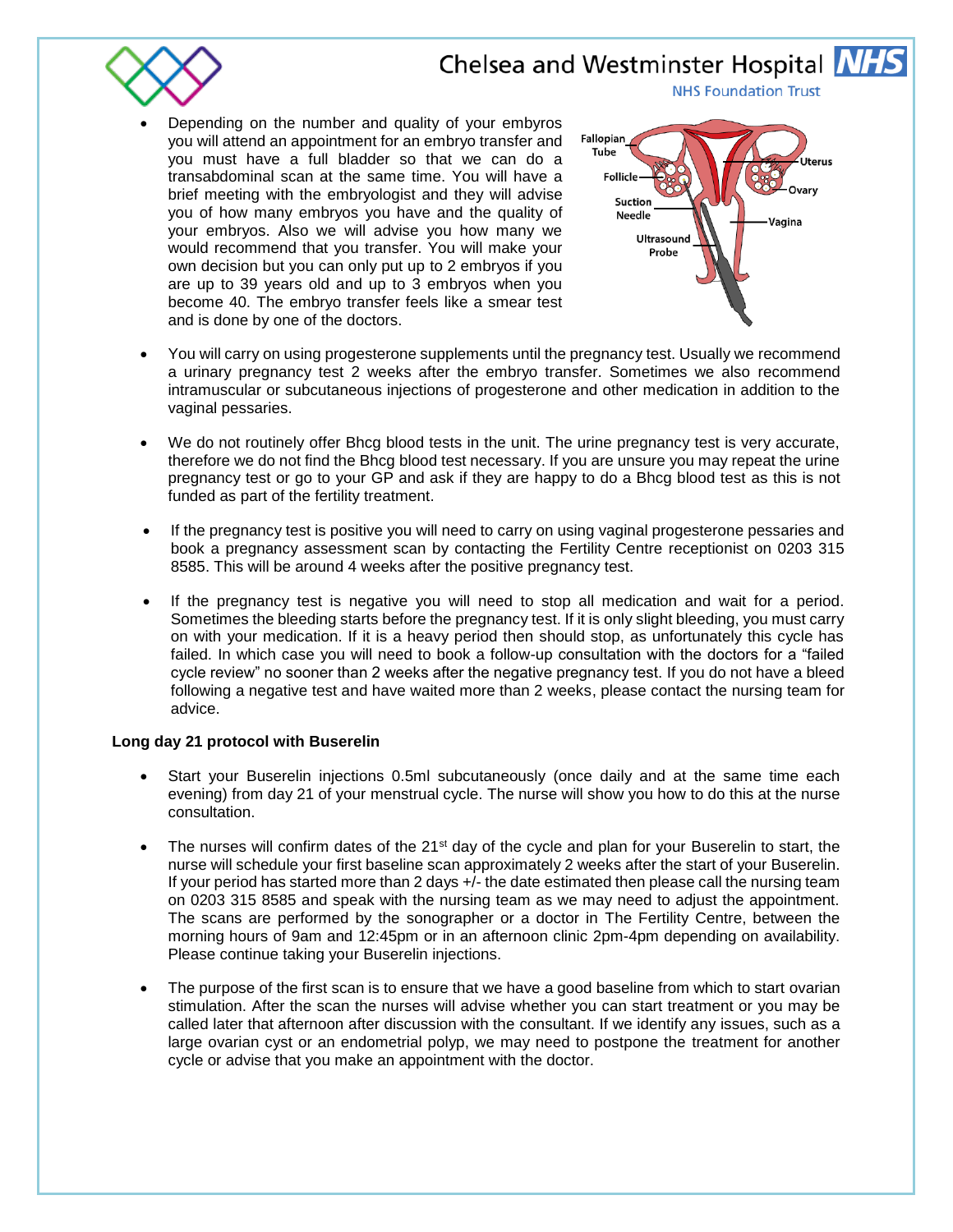

#### **NHS Foundation Trust**

- Assuming all is optimal, we will start ovarian stimulation after the first scan, at a dose that will be tailored specifically to you. The purpose of these stimulation injections (either Gonal F, Bemfola, Menopur or Meriofert) is to cause the eggs to grow. The nurse will have shown you how to administer your medication and equip you with teaching literature and visual media to take home but should you need a refresher please ask your nurse during this appointment. You must also continue to take your Buserelin injections as Buserelin will stop you from ovulating (your eggs being released).
- You will need to have a second scan, and occasionally a blood test, usually around 7 days after starting ovarian stimulation. At this stage we will assess the ovarian response and may adjust the dose of the medication. We will give you a schedule to keep hold of so you can record your drugs and scans.
- You will carry on doing **both** injections daily (at the same time each evening preferably 6pm-8pm) and we will arrange for you to have more scans and blood tests to monitor the ovarian response. The nurse will show these results to the consultant in the afternoon. The nurses will call you in the afternoon to give you further instructions if necessary (e.g. dosage change), if there is no change you will not be called and should continue all drugs at the same dose. Usually after 10-12 days of injections you will be ready for your egg collection.
- There is an injection that is called Ovitrelle, which triggers the final maturation of the eggs prior to egg collection. The nurse will call you to give you a precise time to administer this injection, which is usually between 8pm and 11pm. Typically 36 hours later we perform the vaginal egg collection procedure.
- **You will not have any more injections after taking Ovitrelle**. The day of egg collection you need to come to the Fertility Centre having fasted for 6 hours (no food) your nurse will explain this fully to you when preparing you. Your partner needs to accompany you to provide a sperm sample (unless we are using frozen or donor sperm). Your partner will need to abstain from ejaculation for 3-5 days prior to treatment. The nurse will tell you exactly what time to come to the Fertility Centre.
- The egg collection will be conducted under conscious sedation, which will be administered by a nurse. You will feel drowsy and comfortable, but not necessarily fall asleep. You need to bring someone with you for this appointment as it would not be safe to travel home unaccompanied, and you will be unable to drive. We would suggest you wear comfortable clothing to get changed into after your procedure so that you are comfortable on your journey home.
- The egg collection will last for 15 minutes on average, and you will go home a couple of hours later. The nurse will give you instructions of what to do after egg collection. The same night you will start using progesterone supplements, usually Cyclogest pessaries. You will insert one pessary rectally on the same day as the egg collection and two a day rectally from the following day. You will be able to use them vaginally, should you wish, after the embryo transfer.
- You will be contacted by the embryologist before midday the next day, to find out if any eggs have fertilised and how many embryos you have. The embryologist will tell you when to come for embryo transfer, typically 2 to 5 days later. This may be revised depending on the number and quality of your embryos.
- Depending on the number and quality of your embryos you will attend an appointment for an embryo transfer and you must have a full bladder so that we can do a transabdominal scan at the same time. You will have a brief meeting with the embryologist and they will advise you of how many embryos you have and the quality of the embyros. Also we will advise you how many we would recommend that you put in your womb. You will make your own decision but you can only put up to 2 embryos if you are up to 39 years old and up to 3 embryos when you become 40. The embryo transfer feels like a smear test and is done by one of the doctors.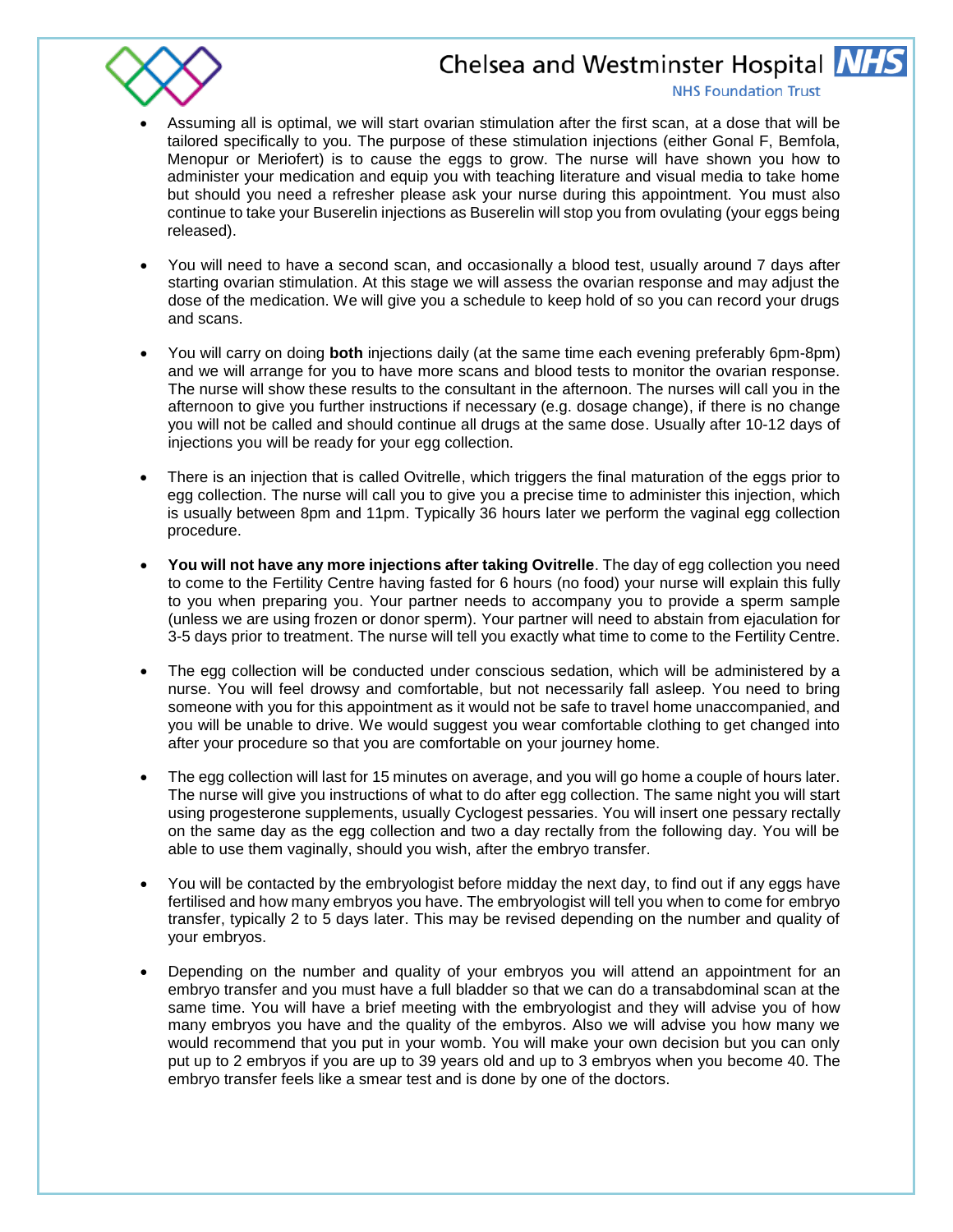

#### **NHS Foundation Trust**

- You will carry on using progesterone supplements until the pregnancy test. Usually we recommend a urinary pregnancy test 2 weeks after the embryo transfer. Sometimes we also recommend intramuscular or subcutaneous injections of progesterone and other medication in addition to the vaginal pessaries.
- We do not routinely offer Bhcg blood tests in the unit. The urine pregnancy test is very accurate, therefore we do not find the Bhcg blood test necessary. If you are unsure you may repeat the urine pregnancy test or go to your GP and ask if they are happy to do a Bhcg blood test as this is not funded as part of the fertility treatment.
- If the pregnancy test is positive you will need to carry on using vaginal progesterone pessaries and book a pregnancy assessment scan by contacting the Fertility Centre receptionist on 0203 315 8585. This will be around 4 weeks after the positive pregnancy test.
- If the pregnancy test is negative you will need to stop all medication and wait for a period. Sometimes the bleeding starts before the pregnancy test. If it is only slight bleeding, you must carry on with your medication. If it is a heavy period then you should stop, as unfortunately this cycle has failed. In which case you will need to book a follow-up consultation with the doctors for a "failed cycle review" no sooner than 2 weeks after the negative pregnancy test. If you do not have a bleed following a negative test and have waited more than 2 weeks, please contact the nursing team for advice.

**Depending on your medical history and individual case there may be extra steps or drugs involved in your treatment. This will have been planned before you start the treatment, by the doctor, and the team will guide you along the way as required.**

#### **CLINICAL RISKS**

Unfortunately, as you are aware, IVF is not without risks. The doctor will discuss them with you, but you should be aware of the following:

- 1. The risk of poor-ovarian response and cycle cancellation. If a cycle is cancelled/abandoned before egg collection, fees will be charged to cover the cost of all work undertaken up to that point. This is usually levied as a partial refund of the IVF fee you paid at the start of the cycle. If you are NHS funded, a cancelled cycle can affect your funding. The clinical team will refer you to the administration team to confirm your funding status.
- 2. The risk of over-response and ovarian hyperstimulation syndrome. We take steps to minimise this risk, including prevention and management, which is below 3%. However, if you develop clinical ovarian hyperstimulation you will normally be admitted to Chelsea and Westminster Hospital through the Accident and Emergency department or to your local hospital via A&E.
- 3. Risks during egg collection, including infection and internal bleeding, are very low (less than 1 in 1000).
- 4. There are practical difficulties collecting eggs and transferring embryos in some cases.
- 5. Occasionally no eggs are collected or no eggs fertilise. In addition, there is a risk that no embryos survive to embryo transfer.
- 6. You must consider the risk of multiple pregnancies and discuss this with your doctor.
- 7. The risk of miscarriage and ectopic pregnancy.

#### **IMPORTANT:**

It is important to remember ovaries don't always respond to stimulation with drugs and we don't always manage to collect eggs. Eggs occasionally fail to fertilise and not all embryos are viable and not all of them survive in culture. There can be no guarantee that you will have extra embryos for freezing.

If you do ICSI there is a slightly increased risk of congenital abnormalities of the embryo (up by 0.5%; please refer to the patient information on ICSI). If the sperm is extremely poor you will be advised to organise genetic tests for your partner.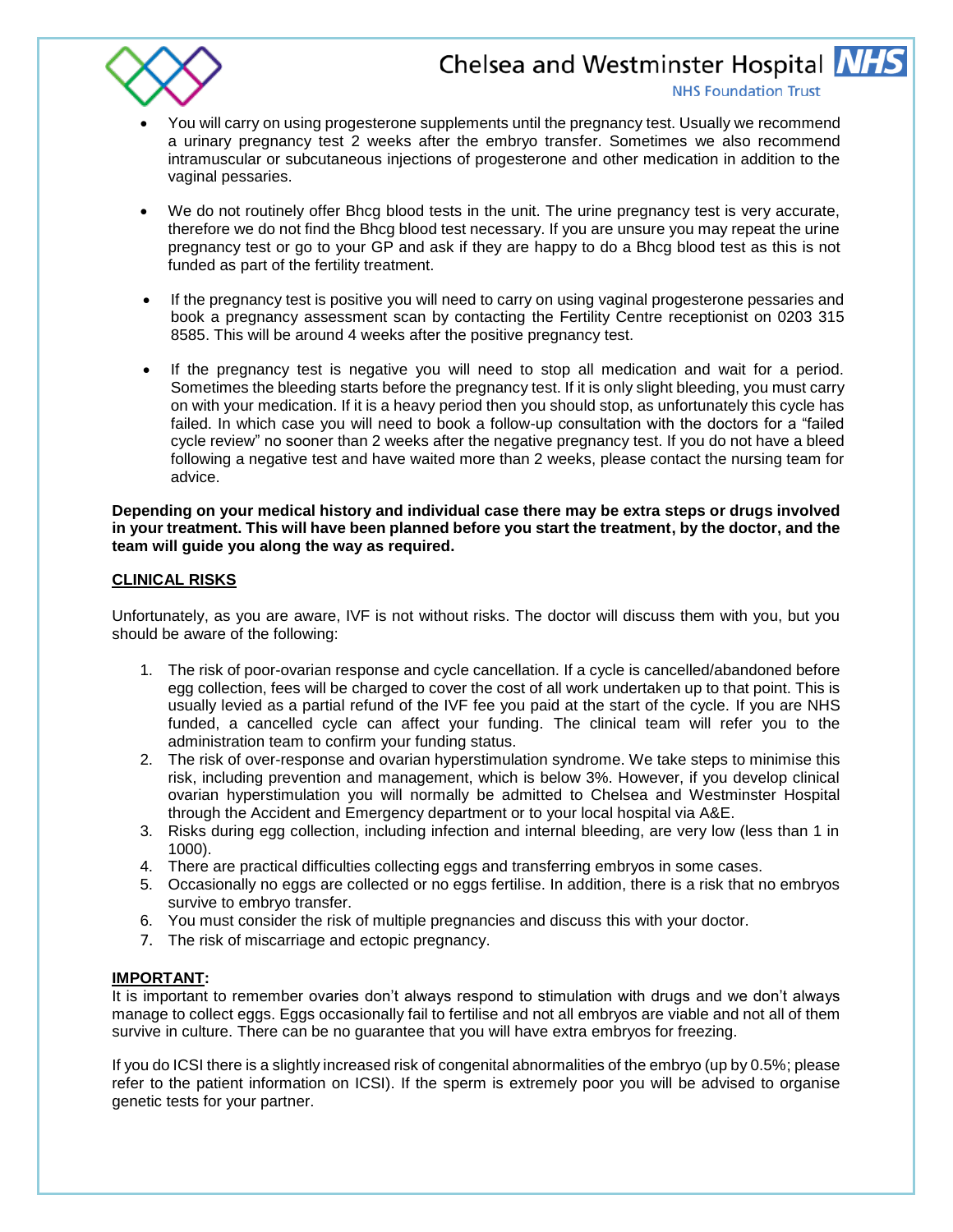



## **Step Four: Freezing embryos**

After a treatment cycle of IVF, surplus embryos may be frozen for your future use. Only very good quality embryos will be proposed for freezing. Sometimes we need to freeze all the embryos which meet the suitability requirements for freezing and transfer them back another month. The doctor will explain all this if necessary.

There are further charges for freezing, storing and the use of spare embryos. If you are NHS funded most Clinical Commissioning Groups (CCGs) will pay for the freezing of embryos and storage for the first year. If you have embryos frozen with us it is imperative that you keep the laboratory up to date with any change of address. Should we be unable to contact you at the time of storage period expiry, we are required by law to dispose of the embryos.

If you are considering transferring frozen-thawed embryos, you will need to see one of the clinicians to discuss your options and you will be provided with further written information. Please make a follow-up consultation with the doctor to organise this.

# **TRANSFER OF PATIENT CARE**

In the unlikely event of failure of the Centre (such as staffing issues, or equipment failure), we may require to transfer patients to another local IVF centre for on-going care. A Third Party Agreement is in place with Hammersmith IVF Unit so as to cover such eventualities.

# **GENERAL CONSIDERATIONS**

Due to the nature of what we do, it can sometimes be difficult to be exact with timings of appointments but we will endeavour to work in partnership with you to meet your needs. On the basis of this understanding please be aware sometimes circumstances are beyond our control and can lead to appointment delays.

# **COUNSELLING**

We appreciate that this is an emotional time for you and your partner and it sometimes helps to alleviate stress to talk to someone. Our counsellor is very experienced in the field of infertility. Anything you discuss with her will be in strict confidence. If you would like to arrange an appointment, please contact the Fertility Centre administration team 0203 315 8585. You have a maximum of three counselling sessions included in your cycle. Please see the counselling leaflet for further information.

*In addition, the Unit has monthly patient support group virtual meetings; please check for dates on the website and contact admin team to book a session*.

# **FUNDING YOUR TREATMENT**

The NHS does not provide universal access to fertility services, and the funding criteria is decided through your local Clinical Commissioning Group (CCG). If you meet the eligibility criteria set by your local Clinical Commissioning Group (CCG) the doctor will complete the funding application for you before you come to the Fertility Centre. You will be notified by post if your funding application has been successful, and an appointment can be made to be seen in clinic to start planning your treatment. If you have not heard from the clinic regarding your funding contact the administration team in the Fertility Centre.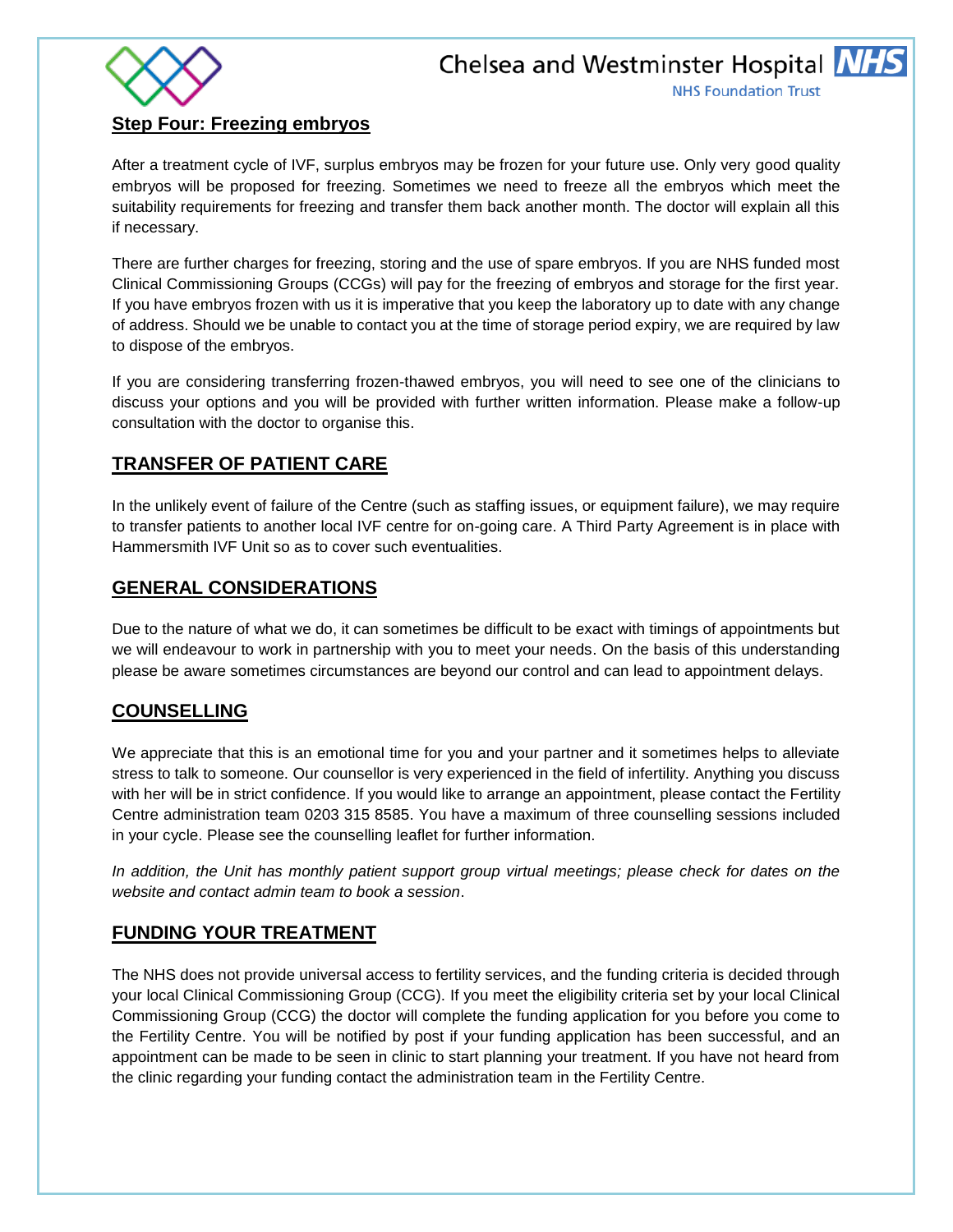

**NHS Foundation Trust** 

Please be aware that there are some parts of an IVF cycle that the CCGs will not fund, for example longterm (more than a year) storage of frozen embryos, or for a frozen embryo transfer cycle if it exceeds 12 months from the time the embryos were created.

If you are not eligible for CCG funded treatment, you can have treatment at Chelsea and Westminster as a privately paying patient, please make an appointment to see your doctor by contacting the Fertility Centre on 0203 315 8585.

# **ADDITIONAL MEASURES**

There is some evidence that in some circumstances additional measures can be taken to improve your chances of success. In the Fertility Centre we endeavor to limit any such treatment to those which have an evidence base i.e. they are proven to work. However we understand that proof is not always available, and will recommend additional treatments in selected cases on an empirical basis. Additional measures may include:

Please refer to the HFEA website at <https://www.hfea.gov.uk/treatments/treatment-add-ons/> for the traffic light-coded evidence base for each treatment/technique.

- **Practice embryo transfer:** To ensure we can have a smooth entry into the womb**.**
- **Saline scan:** To check for abnormalities inside the womb**.**
- **Endometrial scratch:** Please see information leaflet.
- **Assisted hatching:** If you have had repeated failed treatment cycles, despite having good quality embryos, there is some evidence to suggest that making an artificial hole in the outer shell of the embryos may help with the implantation process.
- **IMSI:** If your partner's sperm sample is very poor (i.e. low count and poor morphology or shape), IMSI (which is a variation of ICSI) will help in selecting sperm that is more normal; though there is still not enough evidence that this procedure will improve your chances of a pregnancy.
- **Embryo glue:** If you have had repeated failed treatment cycles, despite having good quality embryos, there is some evidence to suggest that exposing the embryos to an "adhesive" solution prior to embryo transfer increases the chance of implantation of the embryo in the womb.
- **Hysteroscopy:** A small operation to have a direct look inside the womb.
- **Natural killer cell assessment:** In common with clinics all over the world, with the exception of some Central London units, **we do not measure NK Cells**. Whilst we agree that there may well be some immunological reason that some women do not conceive, there is no evidence that the measurement of NK Cells allows us to identify these women.

If you are NHS funded, many of these additional measures are not included in the funding provided by your CCG, but you can opt to self pay for these elements of your treatment to improve your chances of conception; please discuss these options with your doctor.

# **Side-effects of drugs**

Prostap and Buserelin can cause menopausal symptoms, such as: tiredness, headaches, night sweats, hot flushes, nausea and mood changes.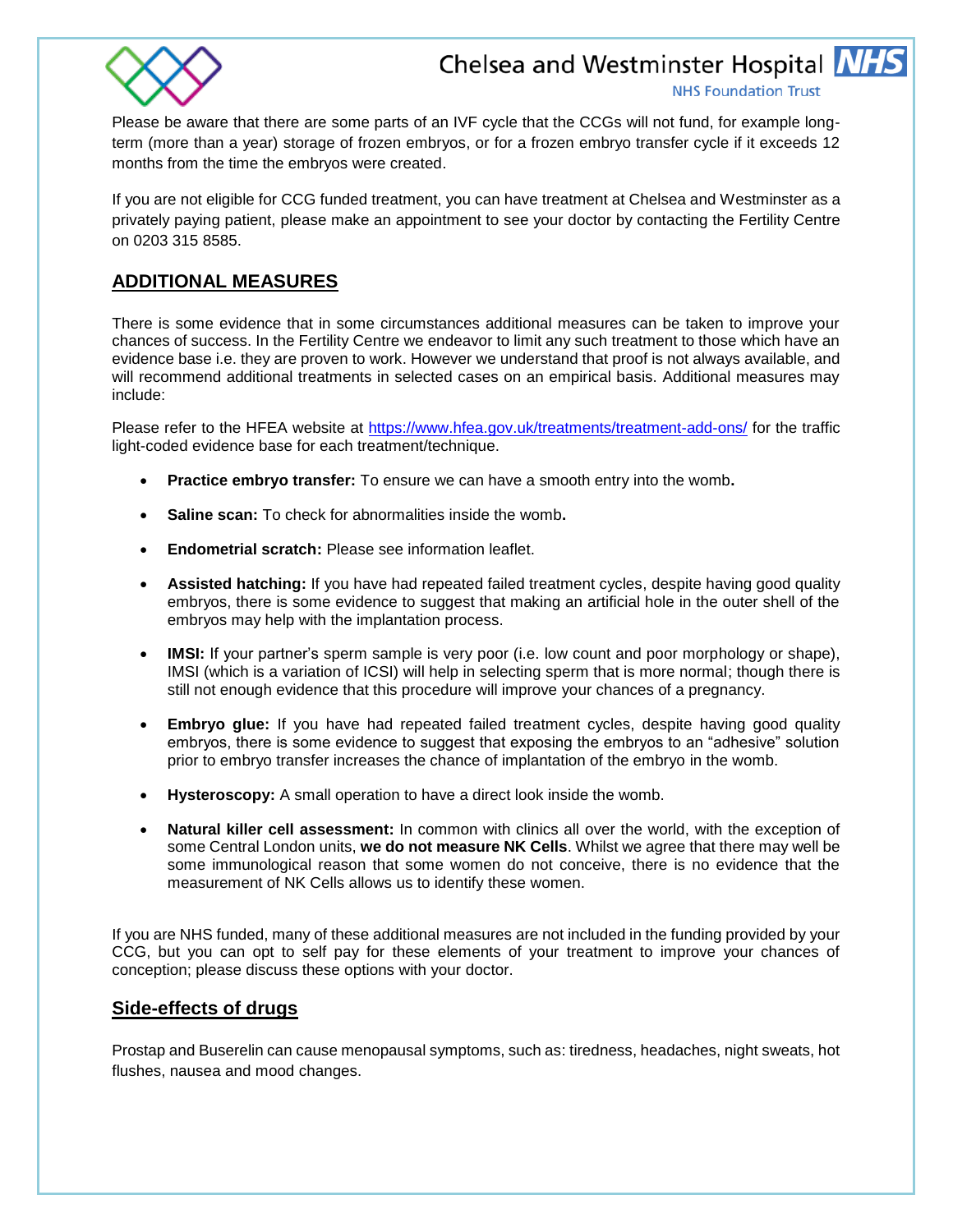

**NHS Foundation Trust** 

Gonal-F, Bemfola, Menopur and Meriofert can cause: headaches, breast tenderness, nausea and tiredness. When you are nearing the time of egg collection you may feel heaviness or pulling inside your abdomen as your ovaries will be enlarged.

The Cyclogest pessaries can cause bloating and constipation. This will be explained in more detail post egg collection.

Fyremadel can cause localised skin irritation, which normally subsides after a few days.

# **CONTACT INFORMATION**

The Fertility Centre 4th Floor, Lift bank D Chelsea and Westminster Hospital Fulham Road London SW10 9NH Tel: 0203 315 8585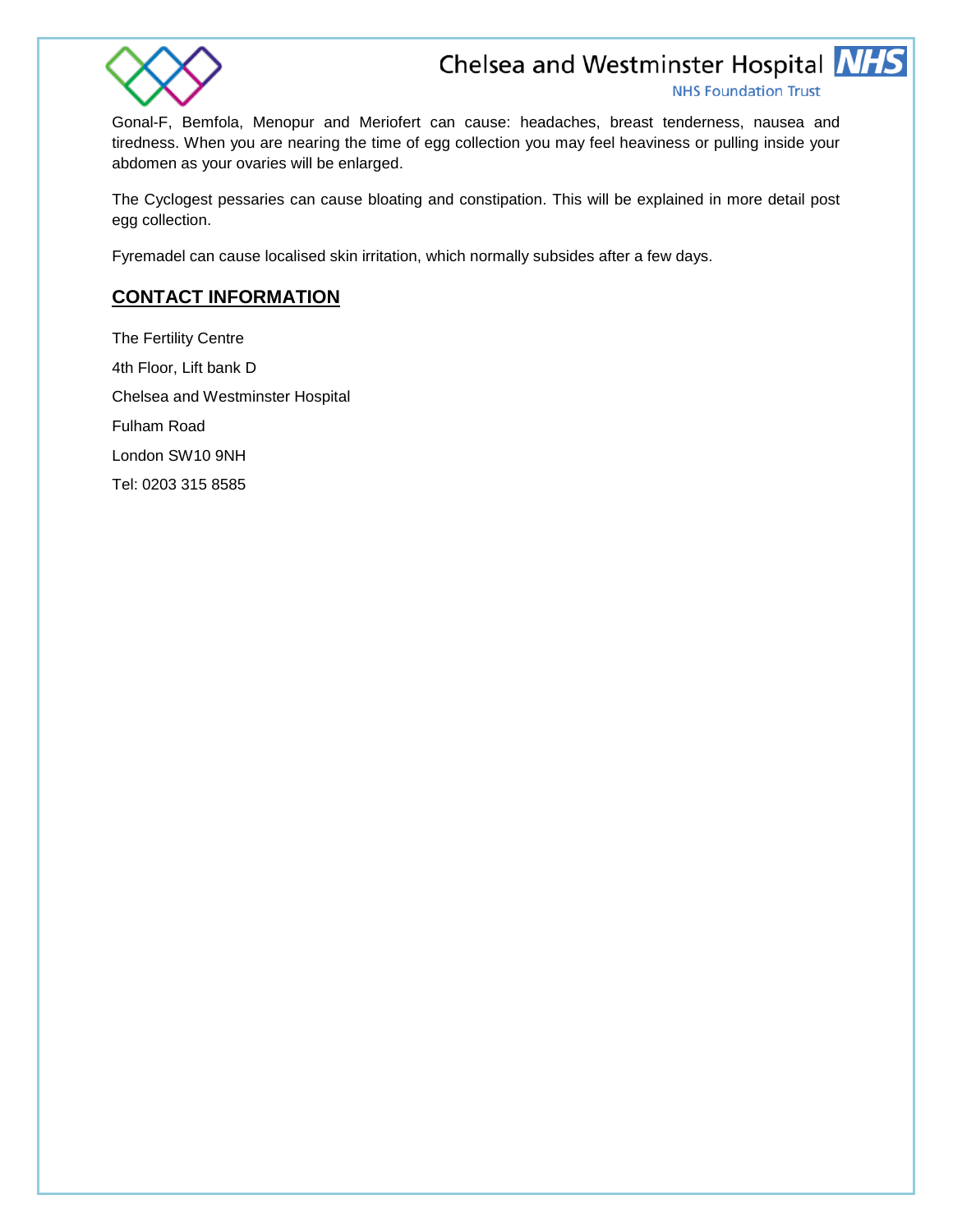

**NHS Foundation Trust** 

# **Frequently Asked Questions**

# **Hours of service**

The treatment scans for IVF, ICSI, IUI and follicle tracking take place Monday to Friday between 9am and 12:45pm.

The fertility treatments (egg collections, embryo transfers, IUIs etc.) take place Monday to Friday between 9am and 4pm. Embryo transfers also take place on Saturday between 10am and 1pm.

Pharmacy is open Monday-Friday 9am-6pm (Wednesdays are open until 7:30pm and Saturdays/Sundays and Bank Holidays from 10am-4pm.

# **Prices**

You can find the current price list on the website of the Fertility Centre or you can enquire at reception.

For treatments and pharmacy drugs you will pay your fees to the Unit. All invoices must be settled in full in advance of your embryo transfer and full payment of your planned treatment will be required prior to your nurse consultation.

Storage fees must be paid in advance and notification to destroy samples must be made in writing prior to a new storage year commencing. Storage fees are annual so will incur the full cost regardless of when we receive your consent to discard.

## **Changes to treatment plans**

Your Consultant will have made an individualised plan for your treatment cycle, however it is possible we may recommend changes to the plan depending on how the cycle progresses. In some circumstances this may incur additional costs. For example:

- 1) Additional medication may need to be purchased depending on how you respond to the treatment.
- 2) We may recommend changing from IVF to ICSI on the day of egg collection depending on the semen analysis, please ensure you are aware of the additional cost of ICSI if this was to be required.
- 3) We may recommend freezing the embryos rather than fresh embryo transfer for safety or if there are factors which may affect the chances of success (for example due to OHSS risk, thin endometrium, endometrial polyps, or raised progesterone levels). This is then followed by Frozen Embryo Transfer.

Any proposed changes to the agreed treatment plan will be discussed with you along with the cost implications, details of changes and any risks, if you have any questions surrounding the cost of treatment, please contact the administration team on 0203 315 8585 or via email on [chelwest.acu@nhs.net.](mailto:chelwest.acu@nhs.net)

## **Success rates**

It has been agreed that you will have fertility treatment at Chelsea and Westminster, the consultant will make a treatment plan for you and you will be treated by the Fertility Centre team. There is no arrangement for each consultant to personally treat his own patients. However, all scans and blood test results are reviewed by one of the consultants each day and all management decisions are made by the consultants.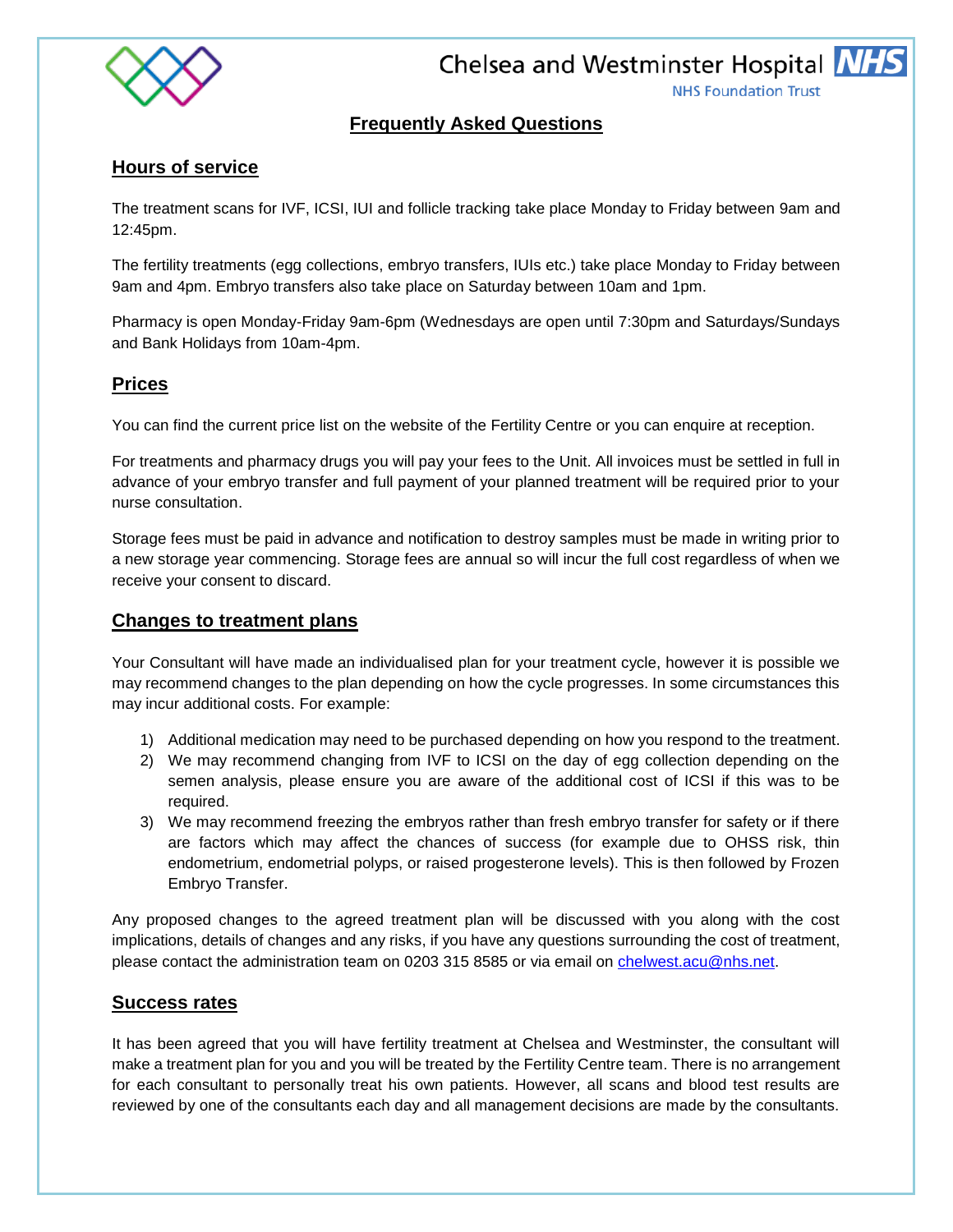



**NHS Foundation Trust** 

The published success rates, which you can find on The Fertility Centre website and HFEA, include the private patients.

# **Emails, queries and out-of-hours care**

Fertility treatment works best when couples fully understand the process. We understand that often you have questions about your treatment so we would encourage you to book a follow up appointment with your consultant to discuss this if you have started treatment as it is not appropriate for consultants to provide medical advice via email or telephone, unless by prior appointment.

During your treatment you will discuss your queries with our doctors or nurses, who will get advice from the consultant on duty for that day. If you need assistance during your treatment, you can call the nurses in the Fertility Centre on 0203 315 8585, option 2 and leave a message. You will be called back by the nurse the same afternoon or the next morning, depending on the urgency of the matter. If there is a need for out-ofhours urgent care, you can call the nurses emergency on call number 07854666461.

In an emergency you will go to Accident & Emergency at Chelsea and Westminster (or your nearest hospital) and you will be admitted to the Gynaecology ward under the care of the consultant on call for Gynaecology. Please ensure you let the Fertility Centre know that you have been admitted to hospital.

As it is very common for patients to have non-specific aches and pains following IVF, the nurses will often advise the patient to go to their GP, the Early Pregnancy Unit or A&E if there are concerns out-of-hours and/or in the early stages of pregnancy.

Early pregnancy assessment: if there are no problems, we routinely carry out pregnancy assessment scans at 8 weeks of pregnancy and you will then be discharged from the Fertility Centre to the antenatal care team. Please ask about how you can be referred to Chelsea and Westminster Hospital for your antenatal care either on the NHS or privately on the Kensington Wing.

If a patient wishes to have private care in early pregnancy, on a one-to-one basis, and your consultant is not available personally, they may refer to another consultant.

## **How should I dispose of used needles or sharps?**

You should use a sharps bin to dispose of used needles or sharps. A sharps bin is a specially designed rigid box with a lid that's available on prescription (FP10 prescription form) from your GP or pharmacist, you will receive one from the Fertility Centre before you start your injections. When full, the box can be collected for disposal by your local authority or you can return the bin sealed to the Fertility Centre.

## **Used needles**

Used needles must not be bent or broken before disposal, and you must never try to recap a needle.

## **Using your sharps bin**

You can use your sharps bin to dispose of medical supplies such as:

- needles
- syringes
- lancets used with finger-pricking devices